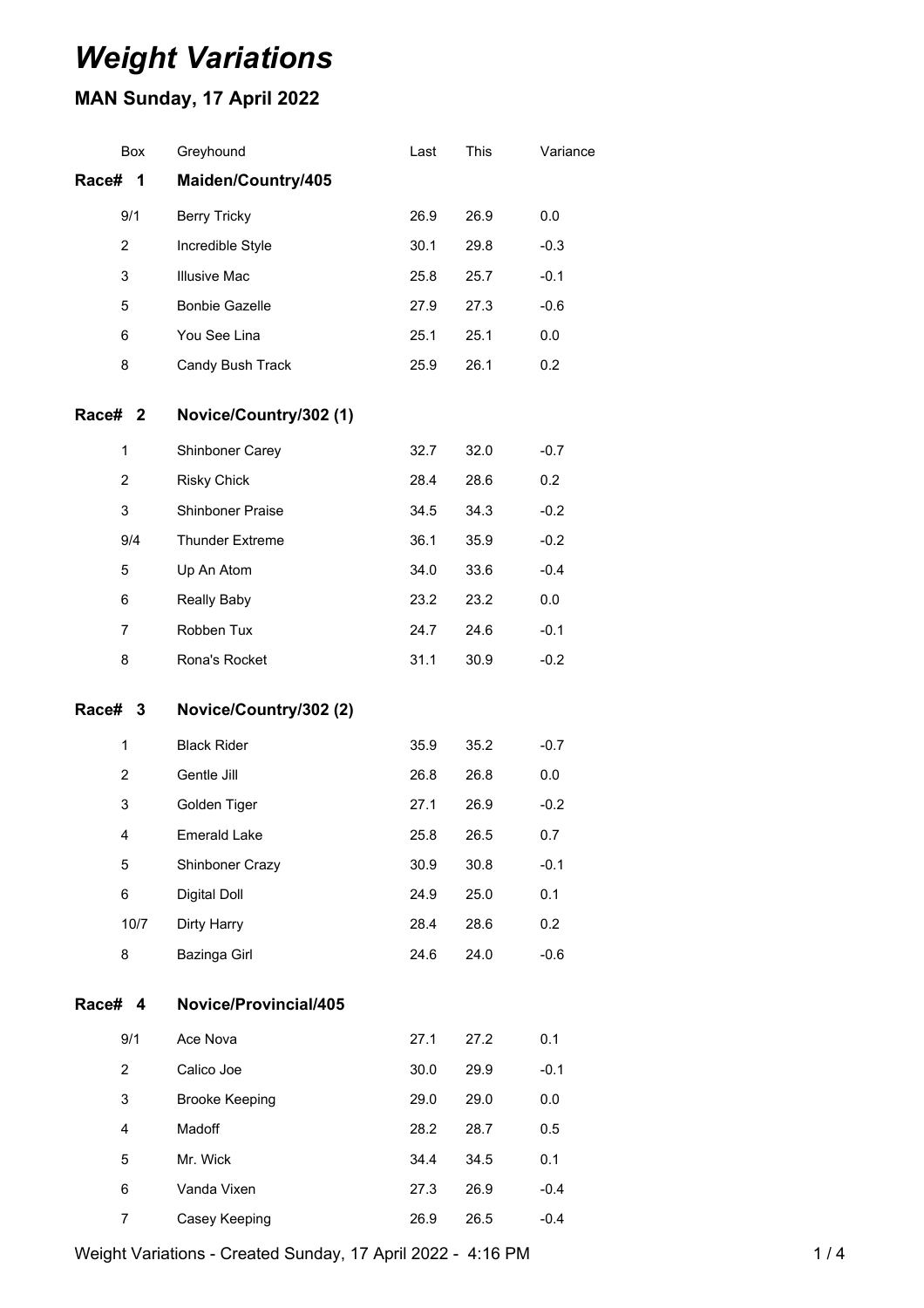### **MAN Sunday, 17 April 2022**

|                | Box  | Greyhound               | Last | This | Variance |
|----------------|------|-------------------------|------|------|----------|
| 8              |      | Napoleon Dynamo         | 33.4 | 32.8 | $-0.6$   |
| Race# 5        |      | Grade 5/Country/302     |      |      |          |
| 1              |      | <b>Blaxland Miss</b>    | 25.7 | 25.5 | $-0.2$   |
| 2              |      | Tap Out Gough           | 29.9 | 29.6 | $-0.3$   |
| 3              |      | Lady Coco               | 24.6 | 24.8 | 0.2      |
| 4              |      | <b>Haunted House</b>    | 31.1 | 31.3 | 0.2      |
| 5              |      | Quick Tin               | 27.3 | 26.9 | $-0.4$   |
| 6              |      | Cha Cha Moment          | 25.3 | 25.1 | $-0.2$   |
| 7              |      | Shinboner Cool          | 34.3 | 33.4 | $-0.9$   |
| 8              |      | Elsie Tux               | 28.4 | 28.4 | 0.0      |
| Race#          | - 6  | Mixed 5/6/Country/405   |      |      |          |
| 1              |      | <b>Back Creek Bella</b> | 26.9 | 27.1 | 0.2      |
| $\overline{2}$ |      | Zulu Brave              | 31.9 | 31.7 | $-0.2$   |
| 3              |      | Klopp                   | 32.9 | 33.3 | 0.4      |
| 4              |      | Dark Edition            | 25.5 | 25.3 | $-0.2$   |
| 5              |      | <b>Truss</b>            | 33.5 | 33.9 | 0.4      |
| 6              |      | Mighty Mango            | 28.7 | 28.8 | 0.1      |
| 7              |      | Shayna Monelli          | 25.7 | 25.3 | $-0.4$   |
| 8              |      | Rage On Luka            | 31.4 | 31.7 | 0.3      |
| Race#          | 7    | Mixed 5/6/Country/490   |      |      |          |
|                | 10/1 | Nanna's Nose            | 26.8 | 26.7 | $-0.1$   |
| 2              |      | Heidi Rose              | 27.2 | 27.2 | 0.0      |
| 3              |      | Flamenco Monelli        | 26.4 | 26.2 | $-0.2$   |
| 4              |      | Wise Suffolk            | 27.9 | 27.8 | $-0.1$   |
| 5              |      | Chasing Jason           | 33.7 | 33.7 | 0.0      |
| 6              |      | Incredible Pinto        | 25.2 | 25.2 | 0.0      |
| 7              |      | <b>City Stage</b>       | 31.8 | 31.9 | 0.1      |
| 8              |      | Alaska's Girl           | 27.7 | 27.9 | 0.2      |
| Race#          | 8    | Grade 5/Provincial/405  |      |      |          |
| 1              |      | Animosus                | 28.8 | 28.8 | 0.0      |
| 3              |      | <b>Teleport Tilly</b>   | 28.6 | 28.5 | $-0.1$   |
| 4              |      | Bonanza Monelli         | 30.8 | 30.6 | $-0.2$   |
| 5              |      | Sitizano Rocks          | 32.5 | 32.6 | 0.1      |
| 6              |      | Bravo Monelli           | 34.4 | 33.4 | $-1.0$   |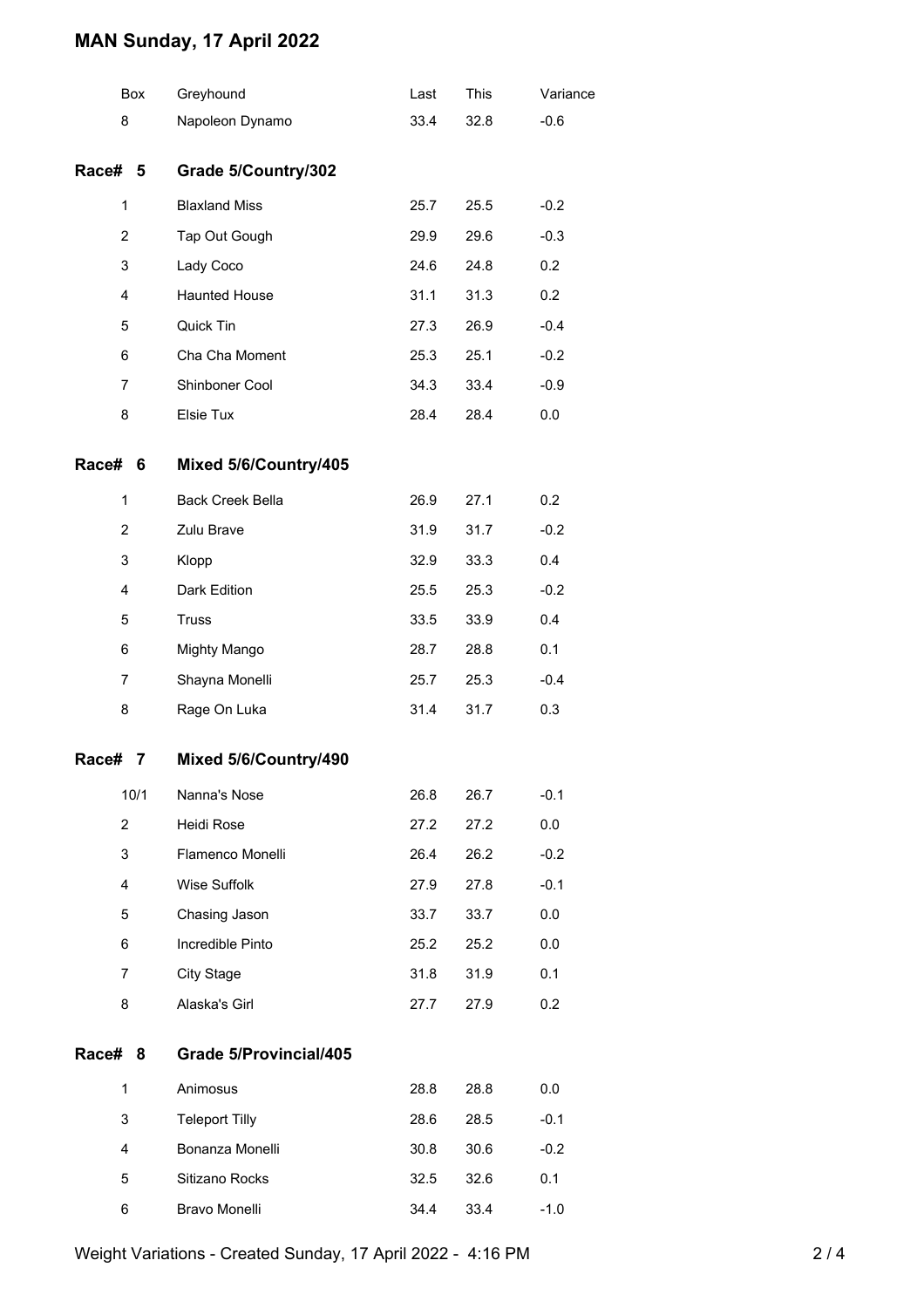### **MAN Sunday, 17 April 2022**

|                 | <b>Box</b> | Greyhound               | Last | This | Variance |
|-----------------|------------|-------------------------|------|------|----------|
| 7               |            | Pad Up Boone            | 30.4 | 30.1 | $-0.3$   |
| 8               |            | Reed Time               | 29.2 | 29.5 | 0.3      |
| Race#           | 9          | Grade 4/Country/302     |      |      |          |
| 1               |            | Bamsy's Boy             | 33.0 | 32.9 | $-0.1$   |
| $\overline{c}$  |            | Mack Attack             | 27.9 | 27.8 | $-0.1$   |
| 3               |            | Share The Fun           | 29.9 | 29.8 | $-0.1$   |
| 4               |            | Winsome Mia             | 27.8 | 28.2 | 0.4      |
| 5               |            | Nadia Bale              | 28.4 | 28.1 | $-0.3$   |
| 6               |            | Ruby Doobie             | 25.9 | 26.1 | 0.2      |
| $\overline{7}$  |            | Ella Keeping            | 26.6 | 26.6 | 0.0      |
| 8               |            | <b>Weblec Bliss</b>     | 25.4 | 25.1 | $-0.3$   |
| <b>Race#10</b>  |            | Grade 6/Country/405     |      |      |          |
| 1               |            | <b>Sunset Pinball</b>   | 29.5 | 29.9 | 0.4      |
| $\overline{c}$  |            | Jimmy Mac               | 31.6 | 31.2 | $-0.4$   |
| 3               |            | Dodgem Ranger           | 25.4 | 25.0 | $-0.4$   |
| 4               |            | Tarzali                 | 32.5 | 32.5 | 0.0      |
| 5               |            | Ned Keeping             | 33.6 | 33.4 | $-0.2$   |
| 6               |            | He's My Mac             | 30.3 | 30.5 | 0.2      |
| 7               |            | <b>Bella Sunset</b>     | 28.5 | 29.2 | 0.7      |
| 8               |            | Shoe Shine Jo           | 34.7 | 33.9 | $-0.8$   |
| Race# 11        |            | Grade 6/Country/302 (1) |      |      |          |
| 1               |            | Dodgem Lacy             | 25.5 | 25.0 | $-0.5$   |
| 2               |            | Andre Andale            | 30.0 | 29.6 | $-0.4$   |
| 3               |            | Domino Beach            | 27.2 | 27.0 | $-0.2$   |
| 4               |            | Shinboner Stunt         | 34.4 | 34.0 | $-0.4$   |
| 5               |            | <b>Black Garnet</b>     | 34.3 | 34.2 | $-0.1$   |
| 6               |            | Really Jayell           | 26.7 | 26.7 | 0.0      |
| $\overline{7}$  |            | Kiwi Collection         | 28.1 | 27.2 | $-0.9$   |
| 8               |            | Chuck The Rest          | 34.1 | 33.8 | $-0.3$   |
| <b>Race# 12</b> |            | Grade 6/Country/302 (2) |      |      |          |
| 1               |            | <b>Global Event</b>     | 25.9 | 26.0 | 0.1      |
| 2               |            | Bamsy's Girl            | 27.2 | 26.8 | $-0.4$   |
| 3               |            | Casino Tux              | 30.8 | 30.7 | $-0.1$   |
| 4               |            | Angry Eyes              | 25.0 | 24.8 | $-0.2$   |

Weight Variations - Created Sunday, 17 April 2022 - 4:16 PM 3 / 4